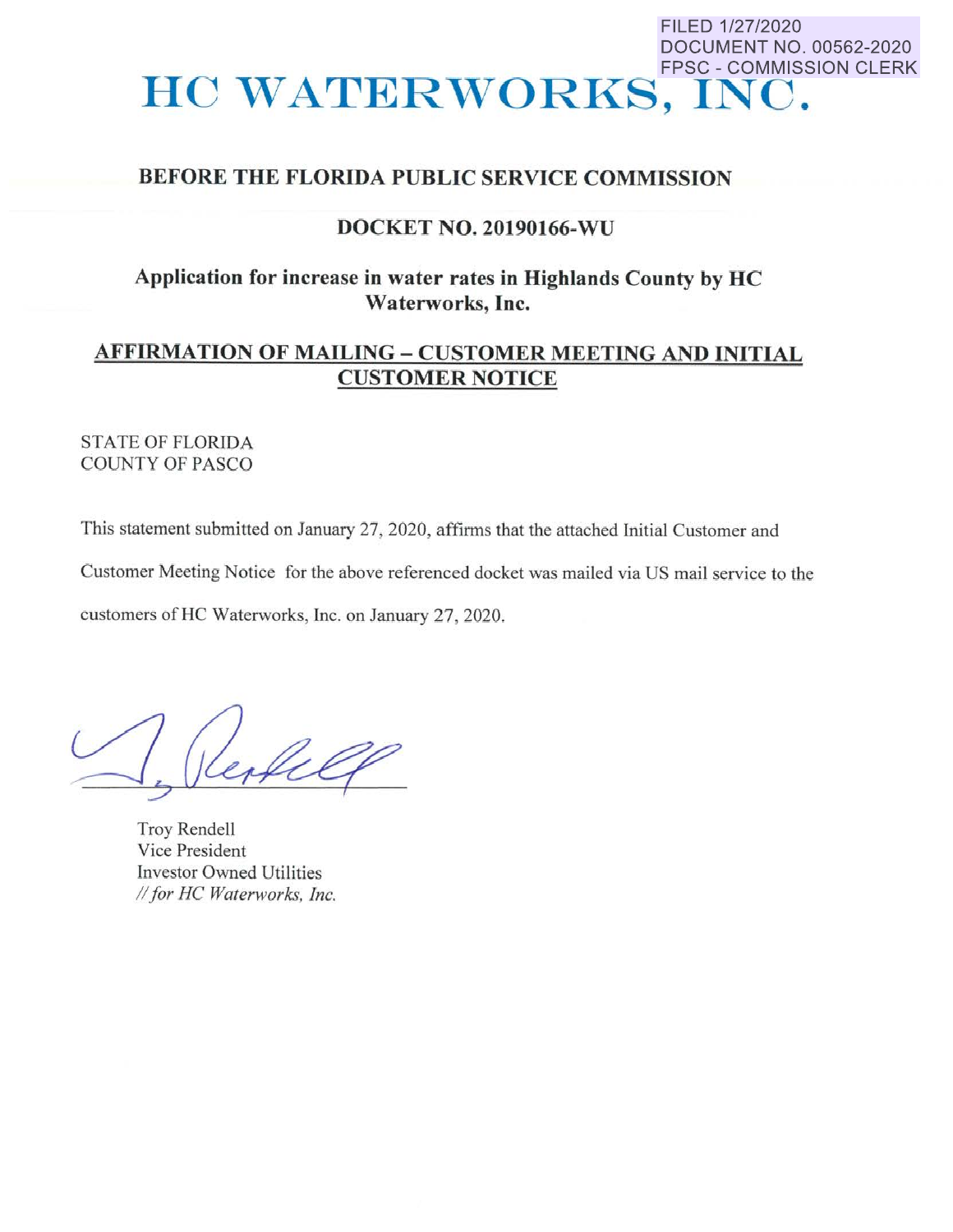#### BEFORE THE PUBLIC SERVICE COMMISSION

### INITIAL CUSTOMER NOTICE AND NOTICE OF CUSTOMER MEETING

## TO THE CUSTOMERS OF HC WATERWORKS, INC. AND ALL OTHER INTERESTED PERSONS

#### RE: DOCKET NO. 20190166-WU

### APPLICATION FOR INCREASE IN WATER RATES IN HIGHLANDS COUNTY BY HC WATERWORKS, INC.

#### DATED: JANUARY 27, 2020

NOTICE is hereby given that the Staff of the Florida Public Service Commission will conduct a customer meeting to discuss HC Waterworks, Inc's. application for a rate increase. The meeting will be held at the following time and place:

> Thursday, February 20 2020, 6:00 p.m. Highlands County Administration Building Board Chambers (Room Bl04) 600 South Commerce A venue Sebring, FL 33870

All persons who wish to comment are urged to be present at the beginning of the meeting, since the meeting may be adjourned early if no customers are present. One or more of the Commissioners of the Florida Public Service Commission may attend and participate in this meeting. The meeting will begin as scheduled and will continue until all of the customers have been heard.

Pursuant to provisions of the Americans with Disabilities Act, any person requiring special accommodations to participate in this meeting because of a physical impairment should call the Office of Commission Clerk at (850) 413-6770 at least 48 hours prior to the meeting. Any person who is hearing or speech impaired should contact the Florida Public Service Commission by using the Florida Relay Service, which can be reached at 1-800-955-8771 (TDD) or 1-800-955-8770 (Voice).

If a named storm or other disaster requires cancellation of the meeting, Commission staff will attempt to give timely direct notice to the parties. Notice of cancellation of the meeting will also be provided on the Commission's website (http://www.psc.state.fl.us/) under the Hot Topics link found at the bottom of the home page. Cancellation can also be confirmed by calling the Office of the General Counsel at 850-413-6199.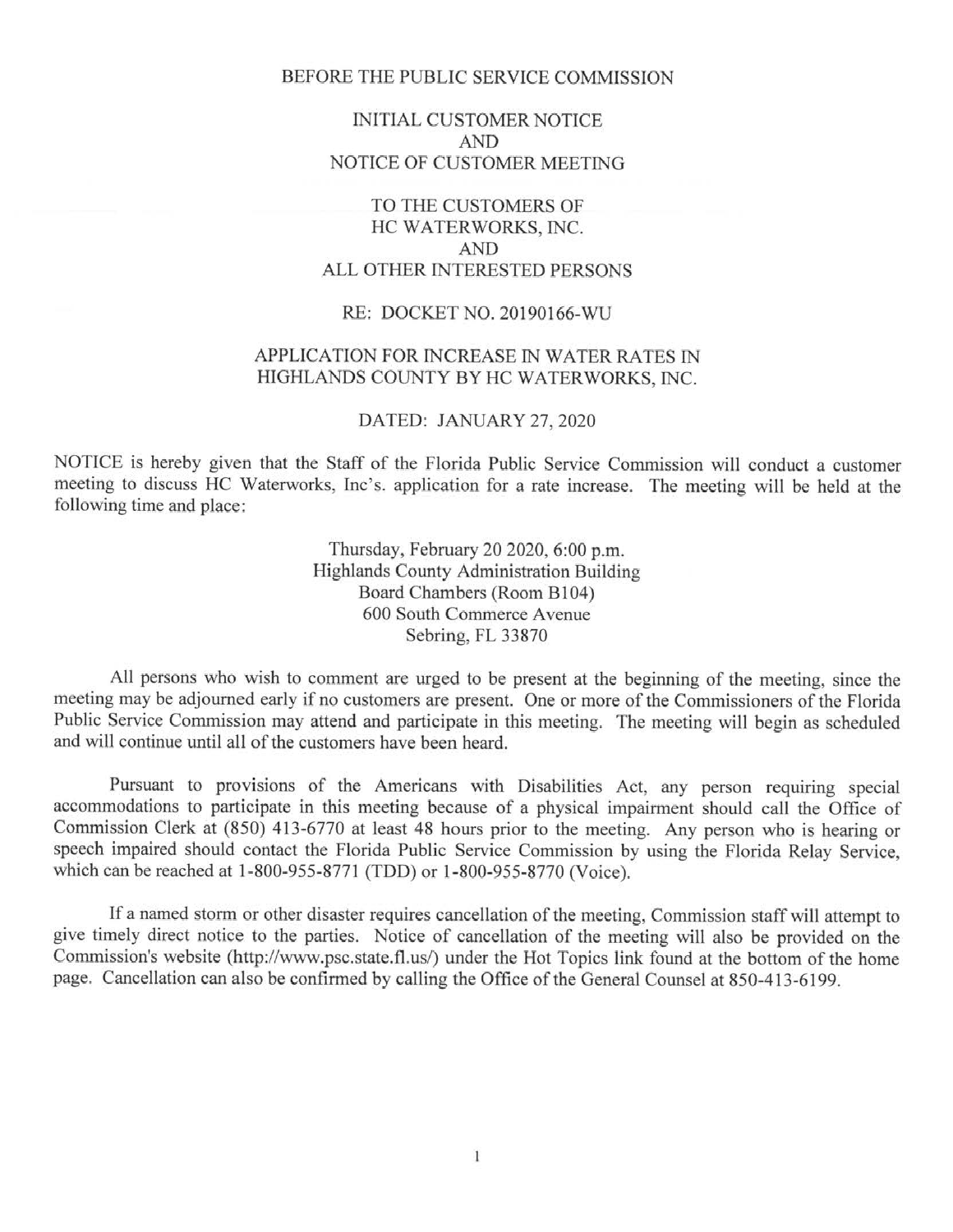#### **PURPOSE**

The purpose of this meeting is to give customers and other interested persons an opportunity to offer comments to Commission staff regarding the quality of service the Utility provides and to ask questions, and comment on the rates proposed in this docket as well as other issues. Commission staff will be available to address and coordinate customers' comments and to assist members of the public. A representative from the Utility may also be in attendance. At the beginning of the meeting, procedures will be established for the order of comments. Commission staff will have sign-up sheets and customers will be called in the order that they sign up to speak.

### **HOW TO CONTACT THE COMMISSION**

Any person who wishes to comment or provide information to Commission staff may do so at the meetings, either orally or in writing. Other written comments regarding the Utility and the proposed rates, or requests to be placed on the mailing list for this case, may be directed to this address:

> Florida Public Service Commission Director, Office of Commission Clerk 2540 Shumard Oak Boulevard Tallahassee, Florida 32399-0870

A courtesy copy of written comments and complaints may be mailed to the following:

Troy Rendell U.S. Water Services Corporation 4939 Cross Bayou Blvd. New Port Richey, Florida 34652

All correspondence should refer to "Docket No. 20190166-WU, HC Waterworks, Inc." Your letter will placed in the correspondence file of this docket. You may also submit comments through the Florida Public Service Commission's toll-free facsimile line at 1-800-511-0809, or the Commission's website available at http:\\floridapsc.com\ consumers\complaint\index.cfm.

If you wish to contact the Florida Public Service Commission regarding complaints about service, you may call the Commission's Office of Consumer Assistance and Outreach at the following toll-free number 1- 800-342-3552.

#### **BACKGROUND**

HC Waterworks, Inc. (the "Utility") is a water and wastewater utility whose corporate offices are located at 4939 Cross Bayou Blvd, New Port Richey, Florida. The Utility's water facilities are located in Highlands County, Florida.

On October 15, 2019, the Utility filed an application with the Commission for increased water and wastewater rates for its customers. The Application was assigned Docket No. 20190166-WU and December 13, 2019 has been established as the official date of filing.

The Utility is requesting a rate increase because the existing rates do not provide sufficient revenues to cover the required expenses of operations on a going-forward basis and an opportunity to earn a fair return on the Utility's investment in used and useful property for the public use. The rate of return on equity requested in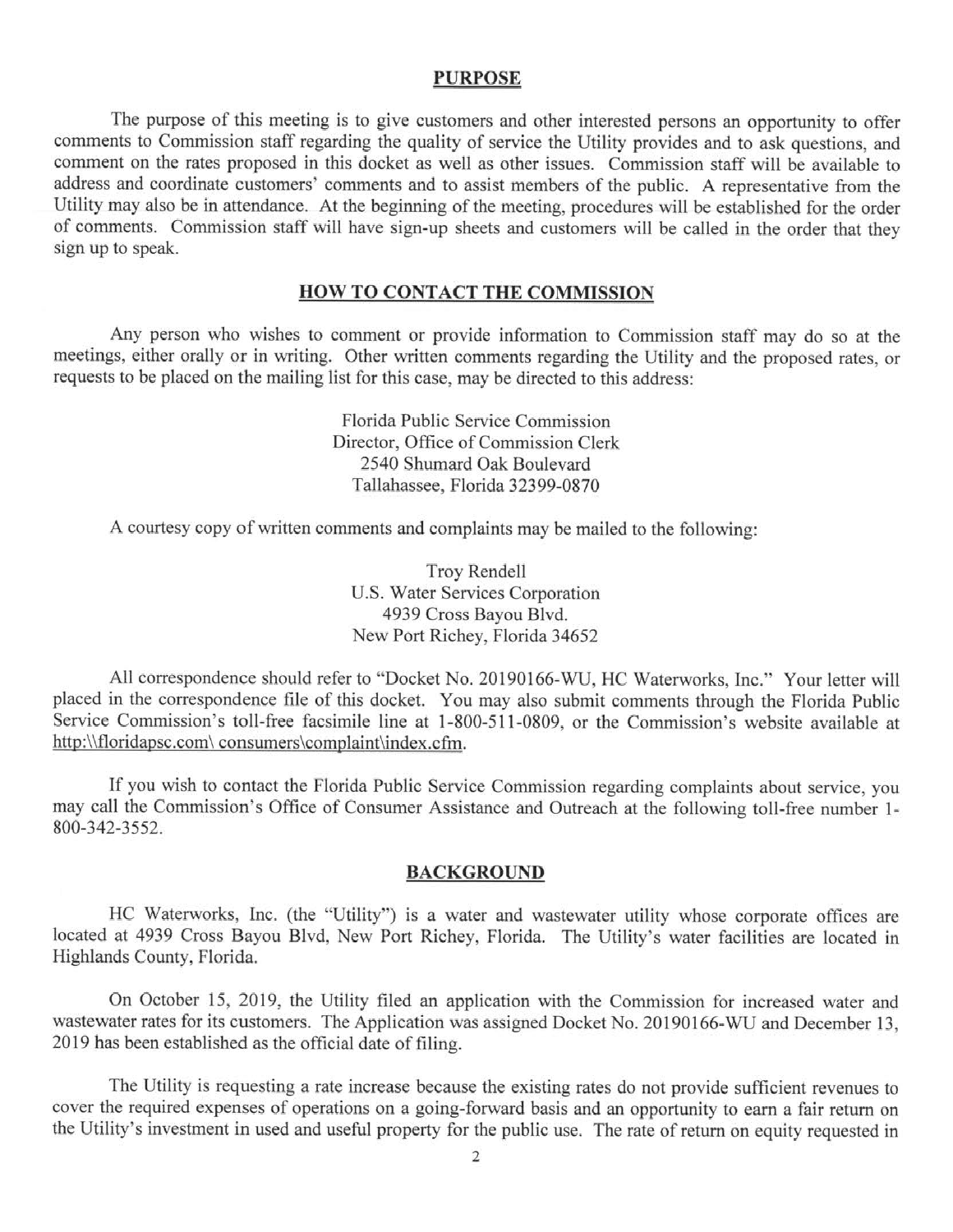this proceeding is 9.67%. The overall return requested (the weighted cost of debt and equity) is 7.39%. The last full file and suspend rate proceeding for these water systems was in Docket No. 20140158-WS, utilizing a test year ending June 30, 2014, which culminated in Order No. PSC-15-0282-PAA-WS, issued July 8, 2015.

Copies of the petition, minimum filing requirements, and the rate case synopsis are available for inspection during normal office hours at the Utility's office and at the local library:

| U. S. Water Services Corporation<br>4939 Cross Bayou Blvd.<br>New Port Richey, FL 34652 | Office Hours<br>Monday through Friday<br>8:00 a.m. to 4:30 p.m.                  |  |
|-----------------------------------------------------------------------------------------|----------------------------------------------------------------------------------|--|
| Sebring Public Library<br>319 W. Center Avenue<br>Sebring, FL 33870                     | Hours<br>$Sun-Mon-Closed$<br>Tue-Thur $-10:30 - 6:30$<br>$Tri-Sat - 9:30 - 5:30$ |  |

#### **MONTHLY WATER SERVICE**

|                                                | Utility's             | <b>Requested</b>   |
|------------------------------------------------|-----------------------|--------------------|
| <b>Residential &amp; General Service (GS1)</b> | <b>Existing Rates</b> | <b>Final Rates</b> |
| Base Facility Charge by Meter Size             |                       |                    |
| 5/8" X 3/4"                                    | \$<br>20.99           | \$<br>31.64        |
| 3/4"                                           | \$<br>31.49           | \$<br>47.46        |
| 1"                                             | \$<br>52.48           | \$<br>79.10        |
| $1 - 1/2"$                                     | \$<br>104.97          | \$<br>158.20       |
| 2"                                             | \$<br>167.95          | \$<br>253.12       |
| 3"                                             | \$<br>335.89          | \$<br>506.23       |
| 4"                                             | \$<br>524.83          | \$<br>790.99       |
| 6"                                             | \$1,049.66            | \$<br>1,581.98     |
| 8"                                             | \$1,679.46            | \$<br>2,531.17     |
| 10"                                            | \$2,414.22            | \$<br>3,638.56     |
| Gallonage Charge, per 1,000 gallons            |                       |                    |
| <b>Residential</b>                             |                       |                    |
| $0 - 3,000$ gal.                               | \$<br>8.07            | \$<br>11.39        |
| Over 3,000                                     | \$<br>10.10           | \$<br>17.08        |
| <b>General Service</b>                         | \$<br>8.66            | \$<br>12.47        |
| <b>General Service (GS2)</b>                   |                       |                    |
| Lake Josephine RV Resort                       | \$1,574.49            | \$<br>2,373.00     |
| Gallonage Charge                               | \$<br>10.10           | \$<br>12.47        |
| <b>Private Fire Protection</b>                 |                       |                    |
| 2"                                             | \$<br>14.00           | \$<br>21.09        |
| 3"                                             | \$<br>27.99           | \$<br>42.19        |
| 4"                                             | \$<br>43.74           | \$<br>65.92        |
| 6"                                             | \$<br>87.47           | \$<br>131.83       |
| 8"                                             | \$<br>139.95          | \$<br>210.93       |
| 10"                                            | \$<br>201.19          | \$<br>303.21       |